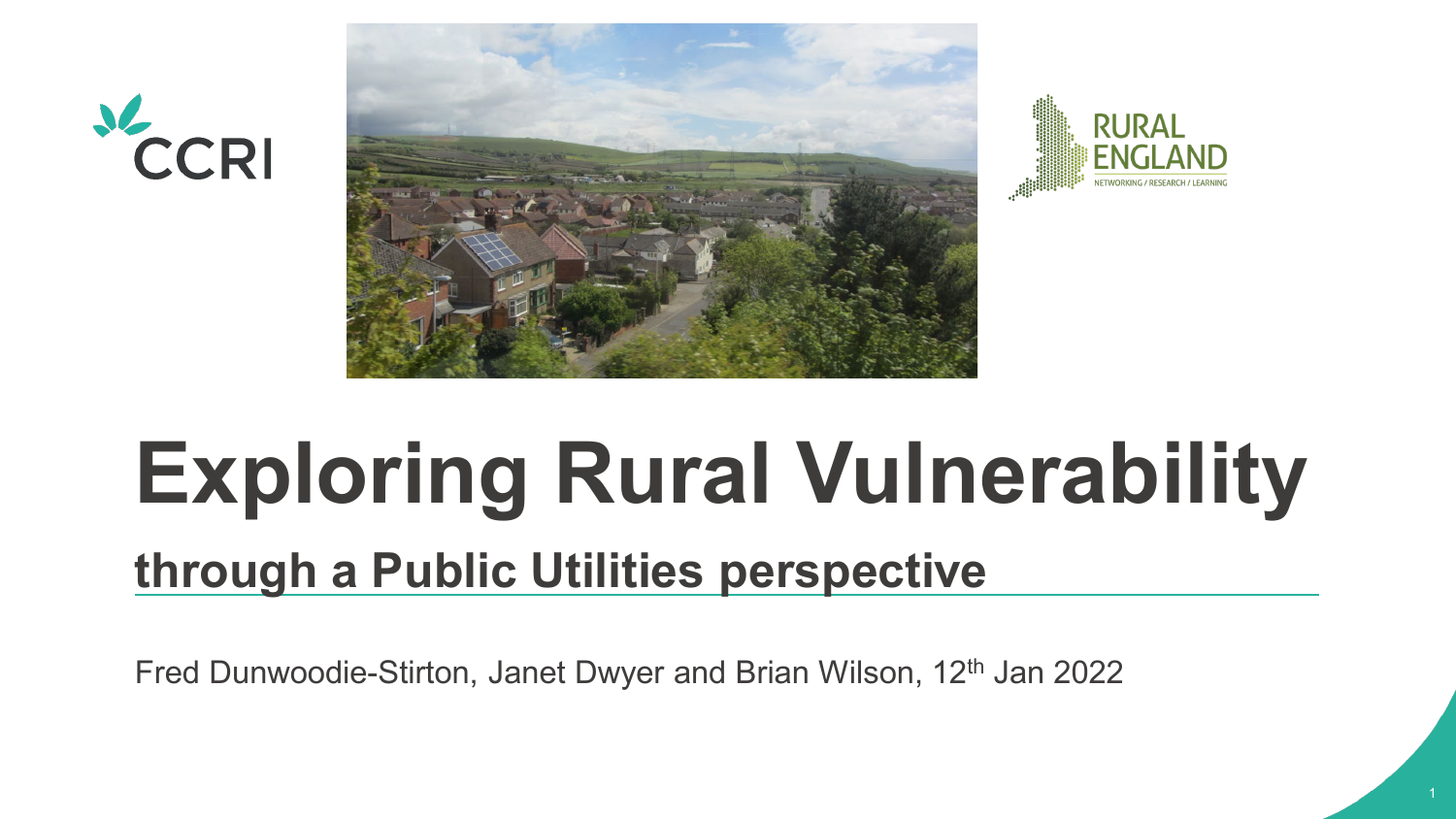## **Focus of the study**

Research sponsored by 5 Utility Companies\* operating in the midlands, south and west of England and Wales, and Defra, co-designed and delivered by Rural England and CCRI in 2021. AIMS:

- to explore the lived experience of vulnerability among Utility customers in rural areas
- to assess how rurality acts as a factor compounding vulnerability
- to identify how more or better-designed support could be provided

*\*Cadent, GEUK, Southern Water, Wales and West Utilities, Western Power Distribution.*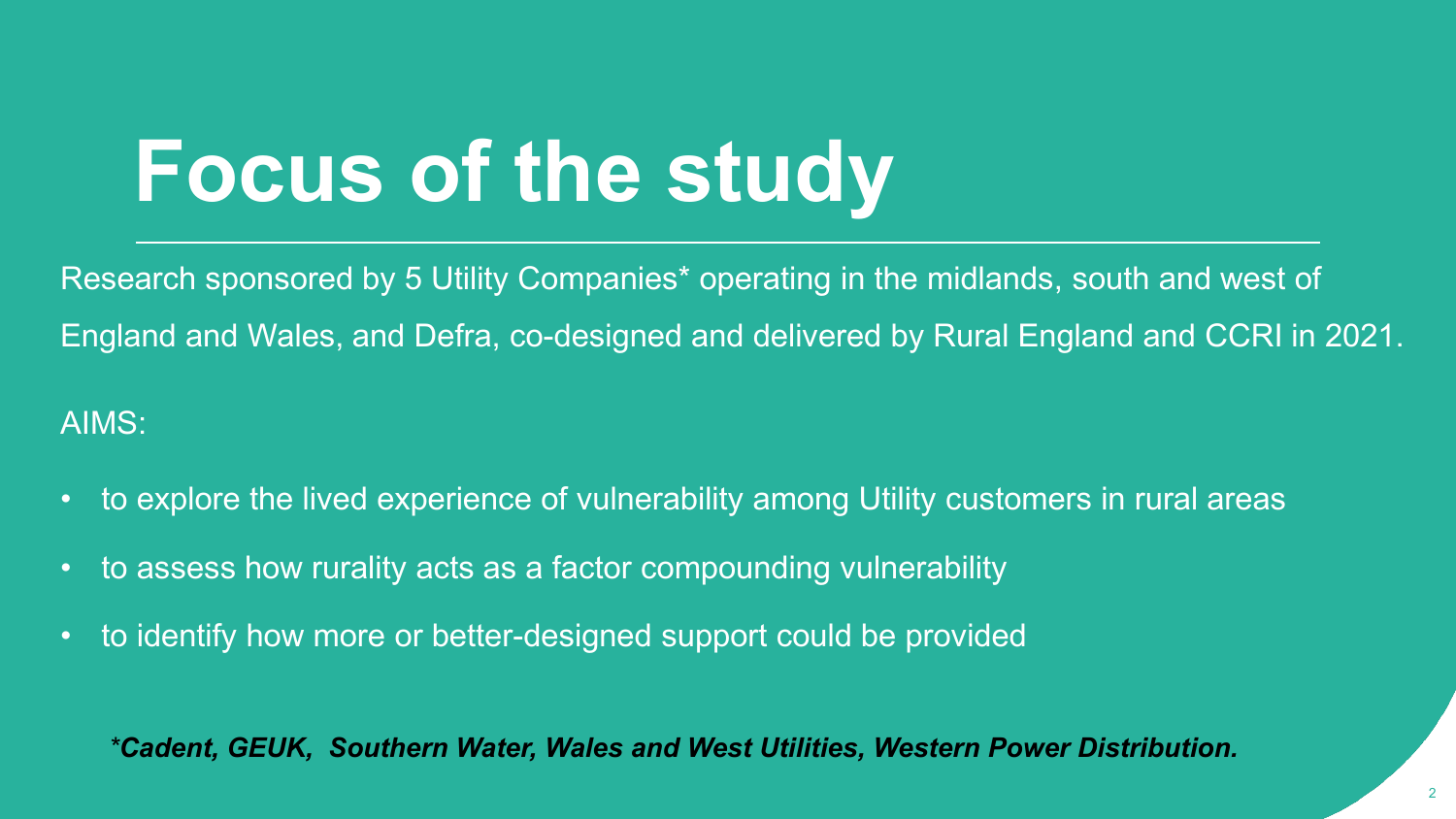### **Context – the sponsors' interest**

Utilities sector has a legal duty to support customers in potentially vulnerable situations, especially when (temporarily) left without electricity, gas or water - due to a fault at home or in the supply network. Customers meeting specific eligibility criteria can sign up to their Utility supplier / network operator's **Priority Services Register (PSR),** offering access to extra help and support.

To be listed on the PSR, customers must:

- have household members with listed attributes (eligibility criteria), e.g. older people, those with chronic medical conditions, with disabilities such as poor eyesight or hearing, etc.
- ask / agree to be included on the register, by their Utility provider(s).

*Utility providers and Defra were keen to understand in what ways rurality affects issues of vulnerability, and whether that should influence their actions, obligations or other policy measures.*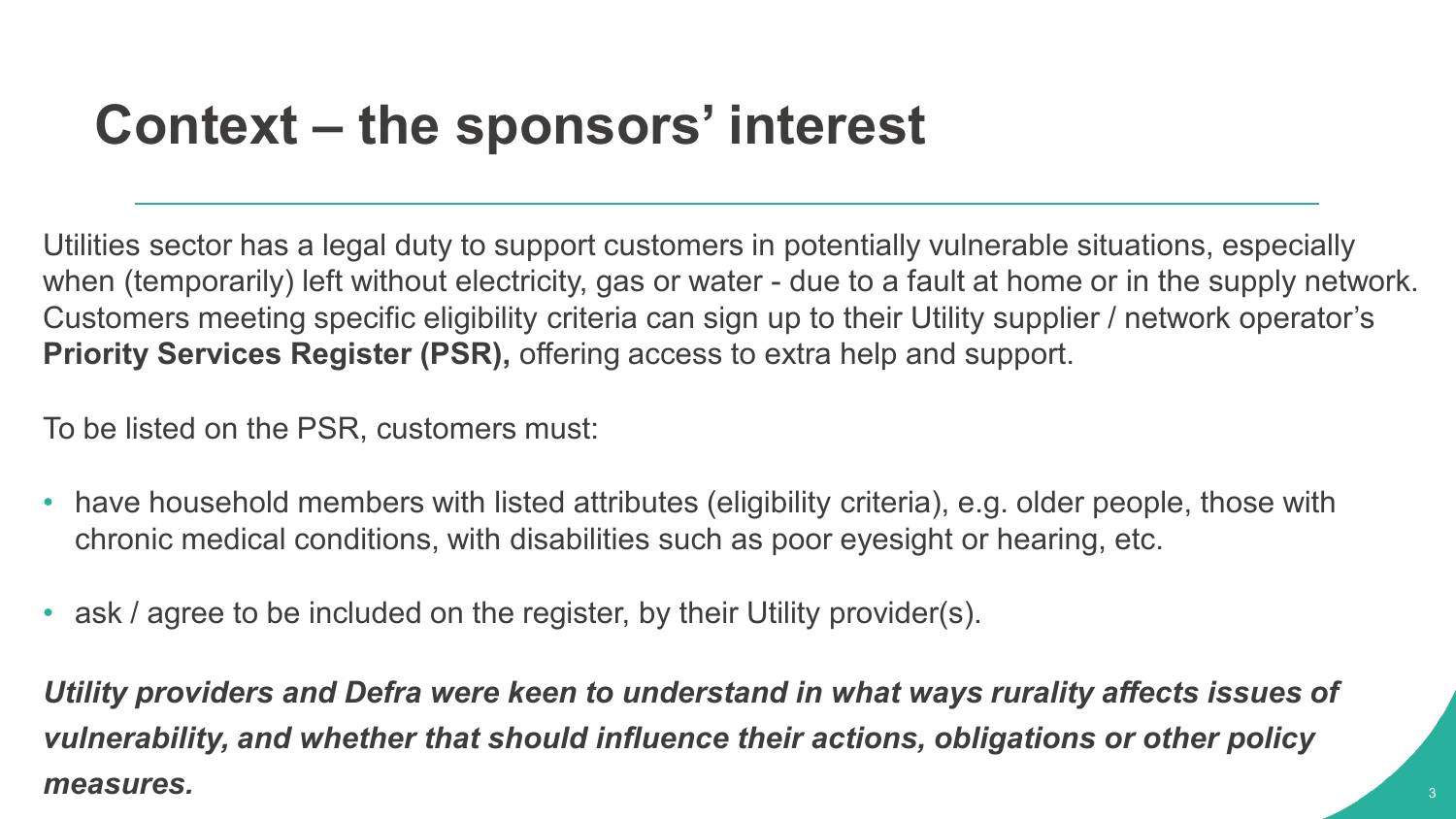### **Approach: Case study areas for interview / survey, plus document + data review**

**Five** rural communities selected in rural England, in areas served by the sponsoring Utility companies

A broadly representative range of different geographic, demographic and socio -economic characteristics, analysed by document + data review

- Within **each Case Study** area:<br>
a transect of degrees of rurality used to target **c.10 PSR households for interview / survey** – from market town fringe, to hamlets and remote and isolated dwellings
- **c.5 -10 local voluntary / community / social enterprise / public sector interviews**

Interviews mostly Zoom / phone, some survey

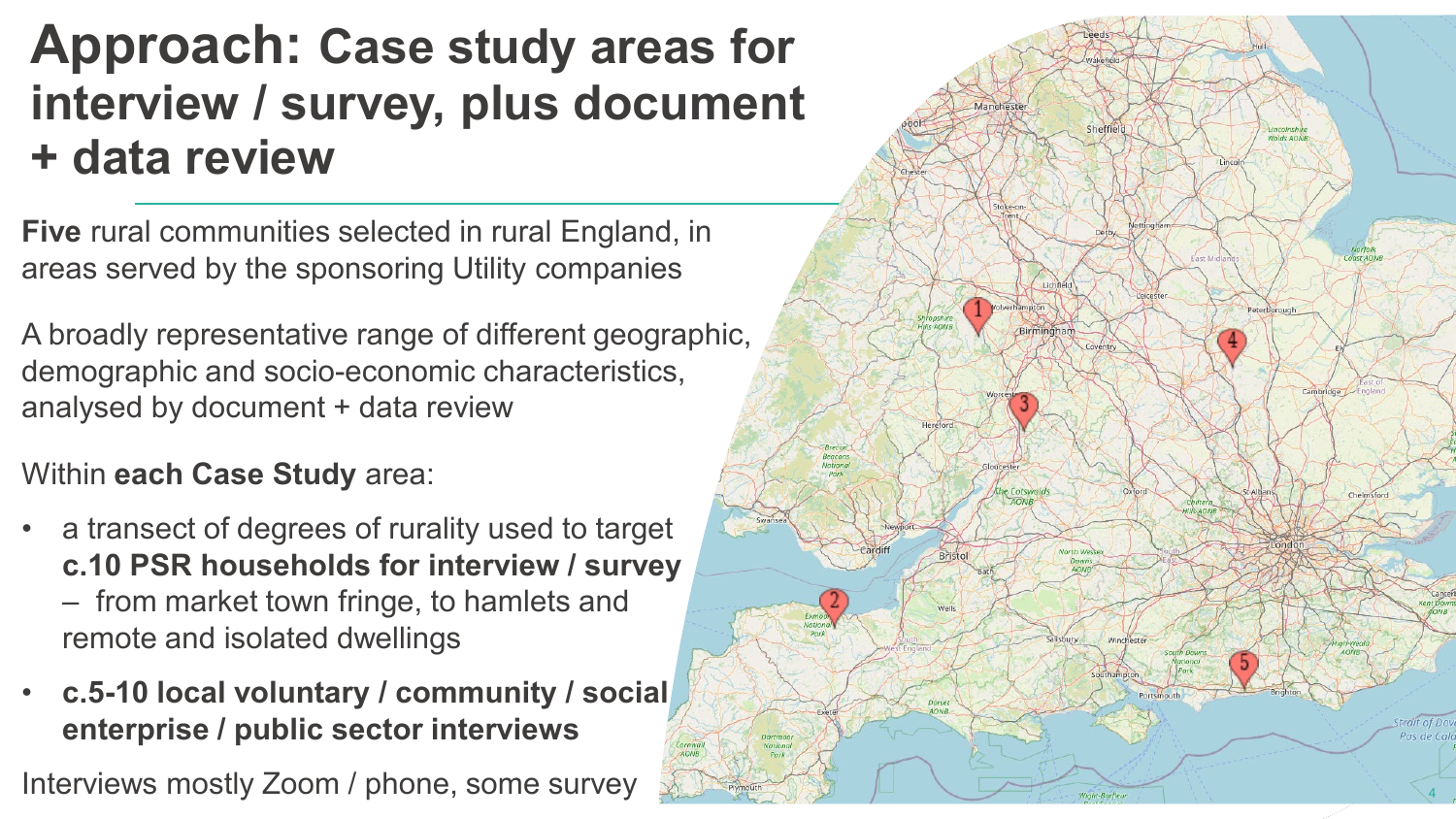### **Rural vulnerability – data and document review**

National data suggests **residents in rural England**, compared to the national average:

- **are older**, with fewer very young children,
- have **similar levels of overall health** and welfare,
- have higher levels of those factors of **vulnerability particularly associated with age, isolation and basic service infrastructure** (e.g. poorer transport, worse communications, higher costs).

#### ALSO

- the proportion living with **sight loss** is relatively high in rural areas, reflecting the older age profile
- within rural areas, **mental ill-health** is higher in most sparsely populated rural areas, with specific concern among farming communities. Rural areas have relatively fewer support services including early intervention teams, crisis teams, outreach, day care and therapists
- 12% of rural compared to 10% of urban households are categorised as **in fuel poverty** (BEIS, 2020a). The **average fuel poverty gap is £690 in rural areas**, more than double the national average of £334 for fuel-poor households, reflecting higher utility bills in rural housing.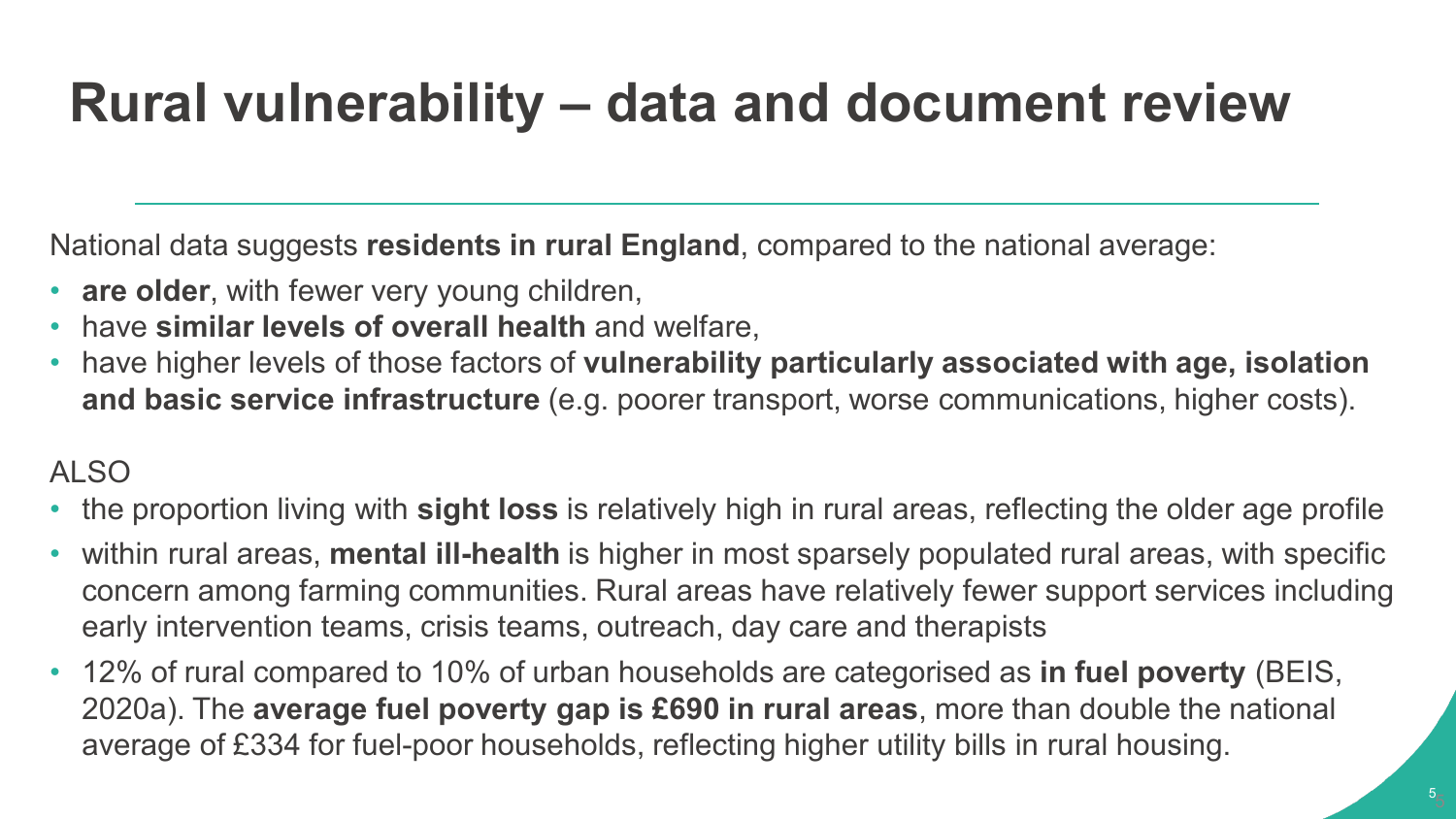#### **Access issues increase vulnerability**



Average travel time to reach key services by car and public transport (PT) or walking

• In 2019, 10% of rural households could not access the internet, compared to 7% of urban households, and speeds are generally much slower in rural areas.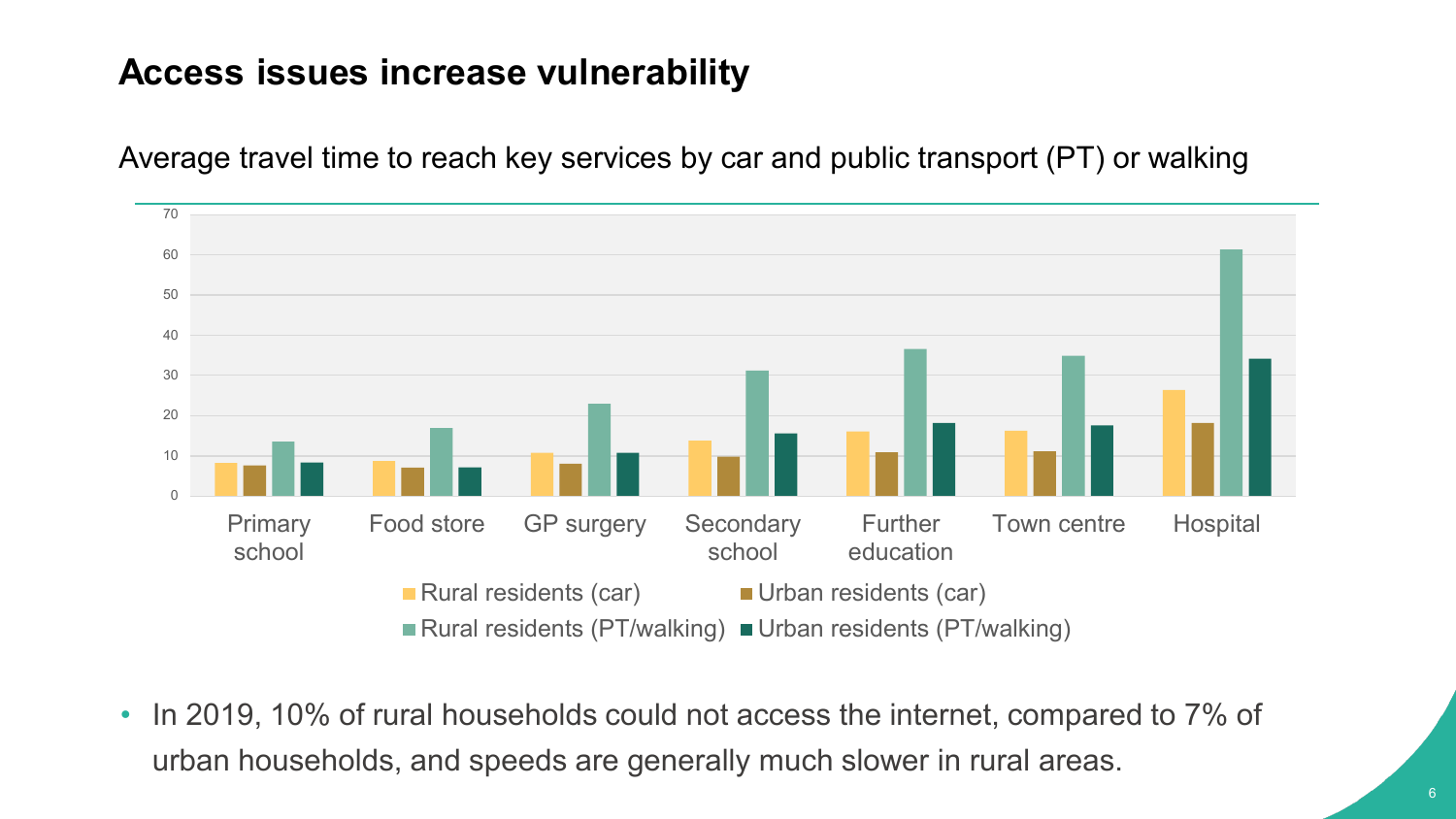### **Findings - PSR household interviews**

#### **Rurality is a factor in vulnerability**

- Evidence that remoteness of location, in particular, is a factor increasing vulnerability both direct and indirect
- Some evidence of resilience borne of a perspective / experience that it is more necessary, in rural areas

#### **Compounding and inter-linked Vulnerabilities**

- Remote location
- Living alone
- Getting older
- Health conditions
- Caring responsibilities

#### **Environment / Climate Change – additional concerns and awareness**

- Many interviewees had already experienced negative impacts of weather disturbance (floods, drought, storm damage)
- Strong expressed desire to make changes to adapt and mitigate, but these require more support, information and / or direction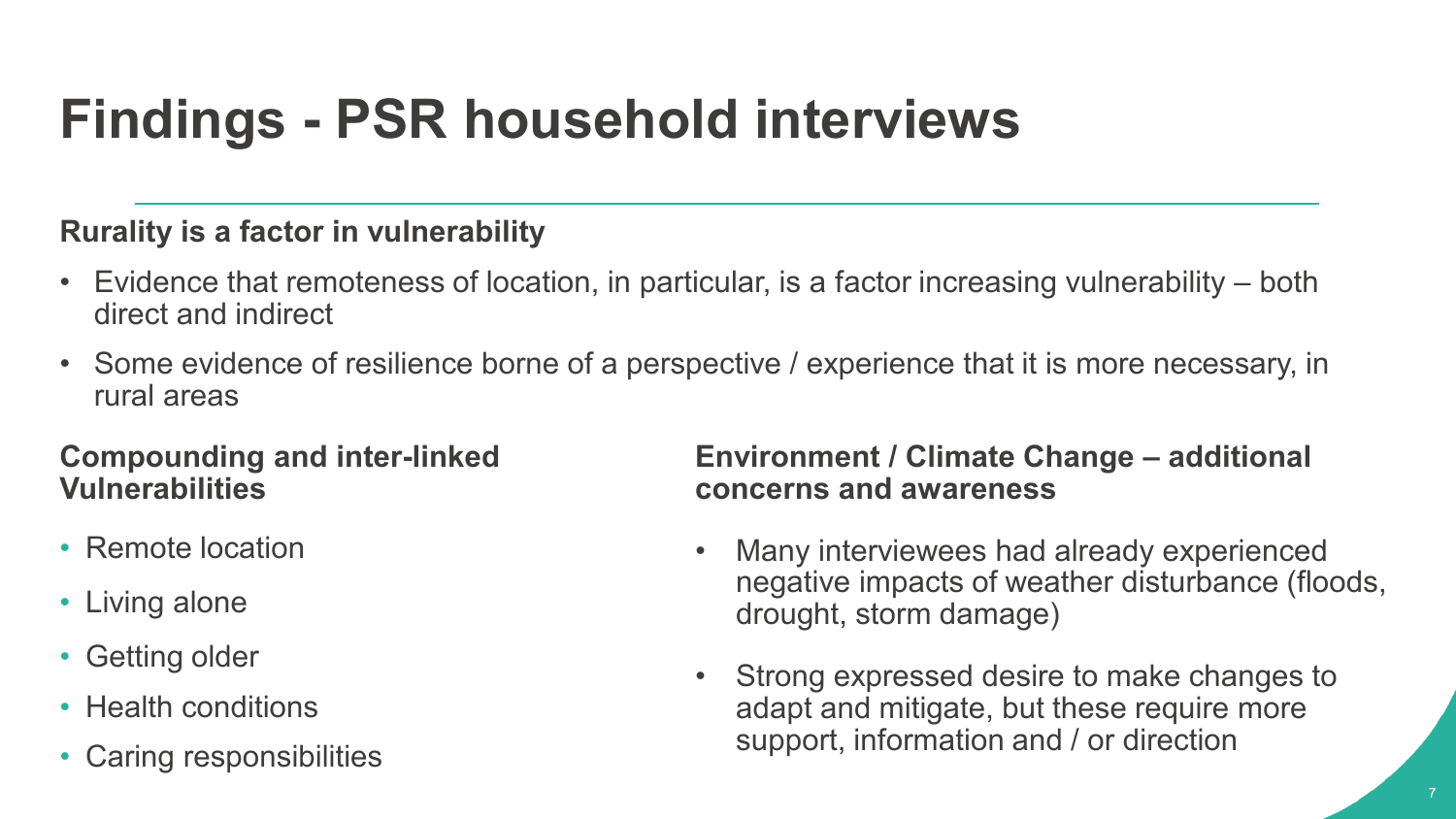### **Findings – rural heating and utility provision**





'*You probably understand if you've got two different forms of energy, if one goes down you've always got the other … and living where we do that is quite important.'*

*'I've very good neighbours, and I have a very good network of friends that, yes, I could always call upon to help'*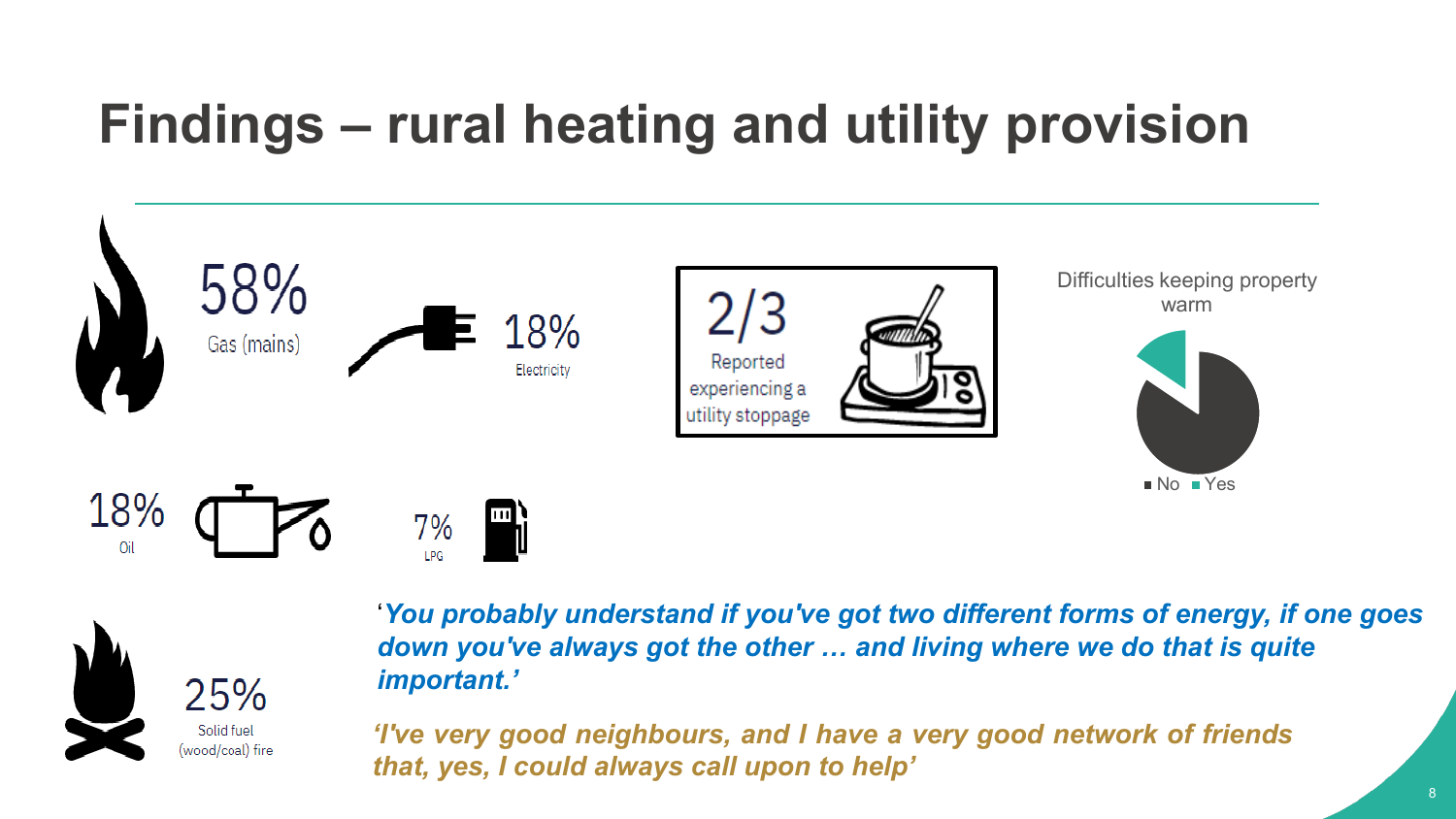### **Findings - VCSE and Public Sector views**

#### **Information needs**

- Interviewees highlighted a lack of available information for the potentially vulnerable
- noted that many vulnerable households have poor IT skills, poor access to IT equipment, face complex billing systems

#### **Poverty, in the Context of Utilities**

- most frequent issue raised, in these interviews
- *New or transient poverty* caused initially by effects of COVID-19. This new group may be less likely to know about or access established means of support
- Concern also for *hidden poverty,* with COVID affecting incomes, and visibility

#### *'We do a Holiday Hunger Fairshare.*

*What was seen as your lower 10% accessing it, we have seen an increase in demand from the lower 30-40%.* 

*That would transmit across to utilities for people who are really struggling. They are using minimum [utility consumption] now, but go back a few months and it wouldn't have been a thought'*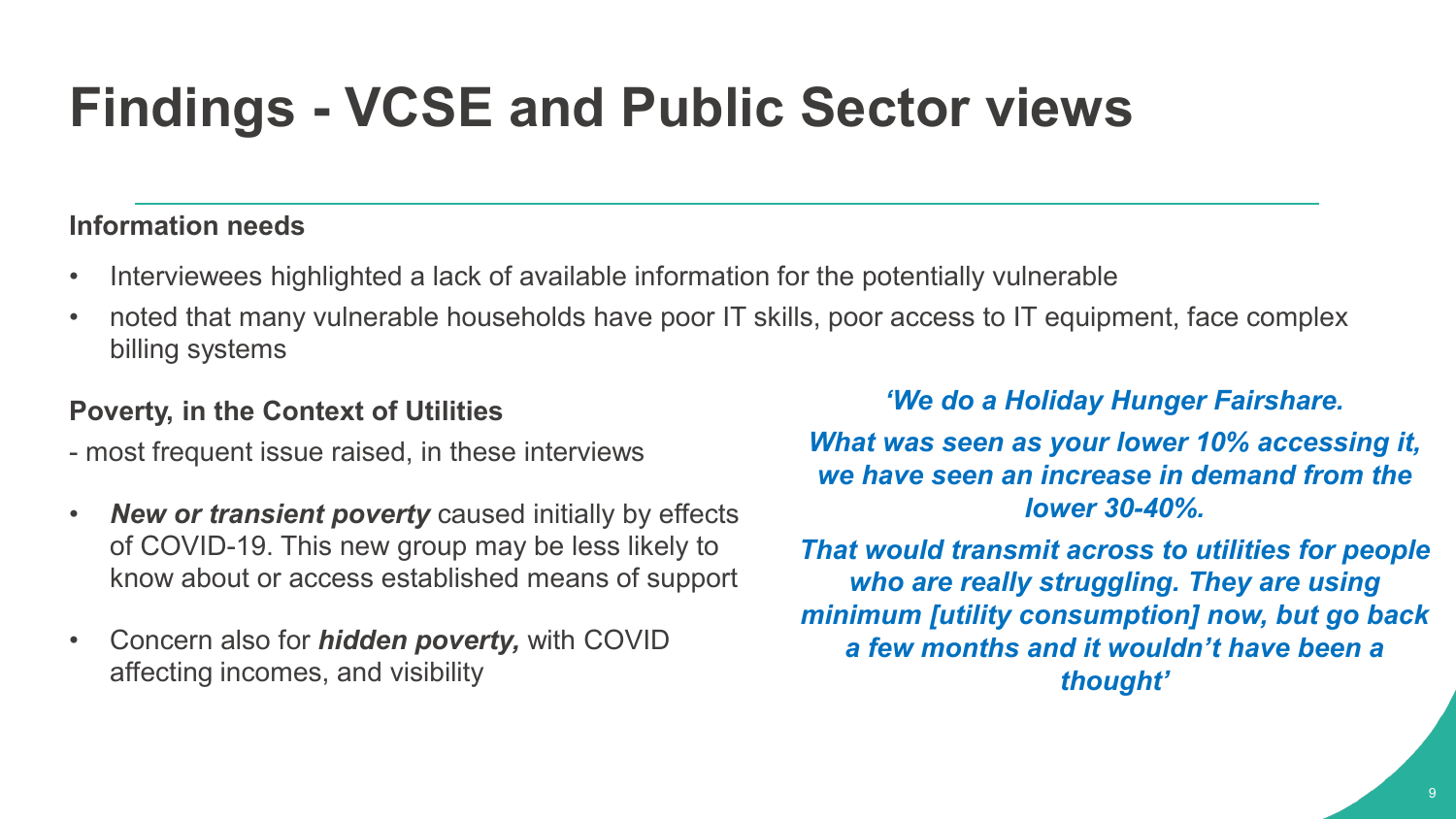### **Findings - VCSE and Public Sector views**

#### **Rurality as a factor in vulnerability**

Those in more rural areas face additional vulnerabilities:

- Higher energy bills
- Lack of accessible support services

*'so many services have become [major town] centric. We do have the advice bureau but if you were looking for advice and support it can be difficult …*

*If all those services are in town and you can't afford to get there you are cut off. If you don't have internet access then there is an element that the public agencies are too remote and people are cut off. If you pick up the phone it can be difficult to speak to someone.'*

*'with rising prices and legislation combined with reduced income, it is a great concern'.*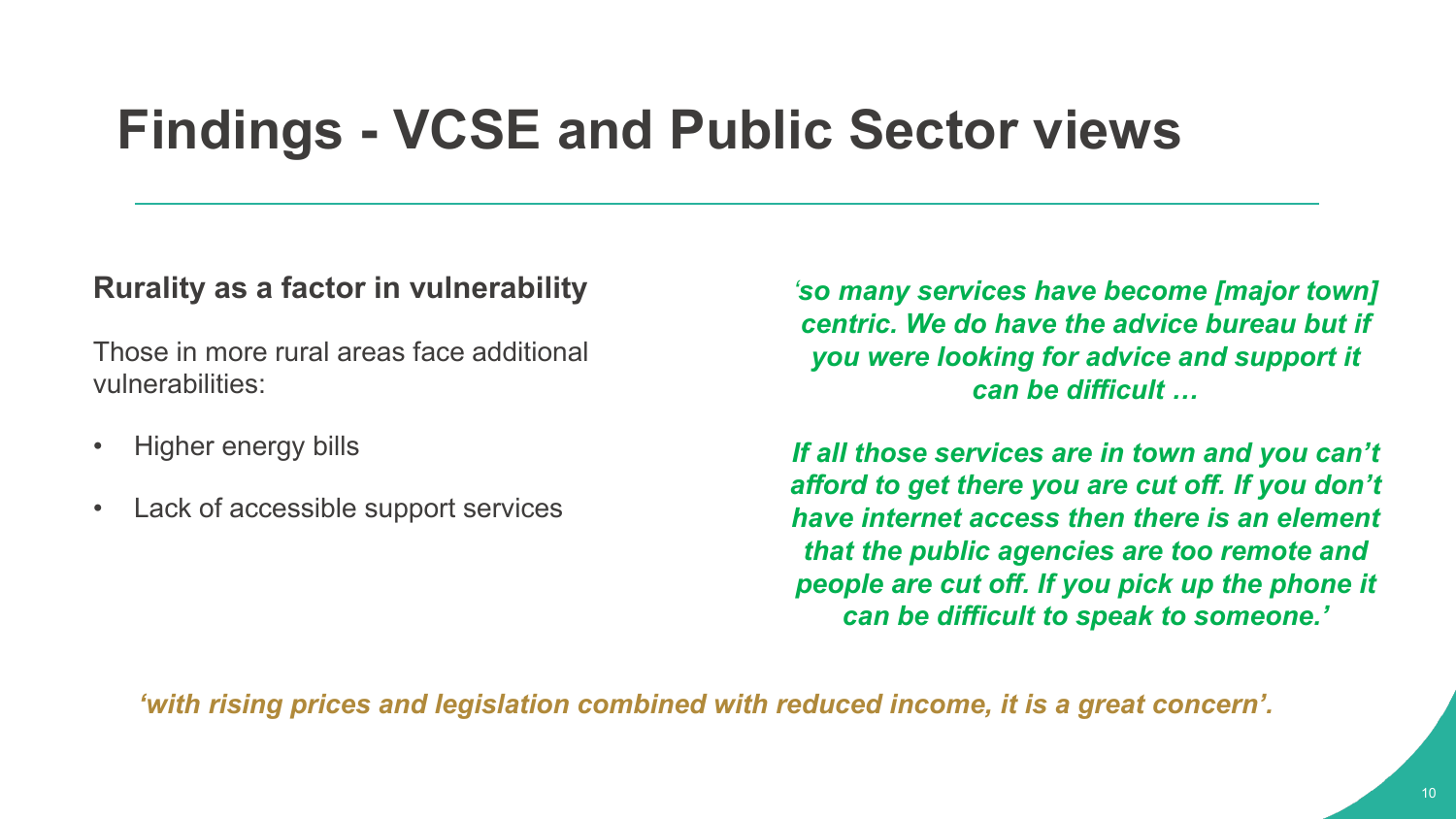### **Findings – lived experience of vulnerabilities**

Rates of feelings of vulnerability or concern were higher among people with **health issues**, **disabilities** and/or **caring responsibilities**

- a respondent from [B] said the household had to keep the property warm, as her *'husband [is] on Warfarin & feels the cold more'*, so any stoppage to their heating would be troubling.
- for a respondent near [P], disruptions to the gas or electricity would be difficult to deal with: *'especially in winter time as I am undergoing some treatment for cancer and I feel the cold a little more than I used to,'*
- '*Living on my own, it is a big worry because I sort of have to get a chair and climb on the chair to check that all my switches are all in the right place, and things like that. But what else can you do, you know, if the power goes out, the power goes out.'*

#### **Rural location makes utility stoppages/ challenges more likely,** also **support is more difficult to receive**

- Being on the 'end of the line' of overhead electricity cables meant **frequent electricity cuts**, for some.
- **Some could not be contacted** during an electricity outage, as they were left without a mains telephone or internet and had poor mobile phone coverage, thus were unable to contact others or be contacted.
- '*we are not on mains water supply or sewage. We need electricity to draw up water from our private well. Without power, we cannot even flush the toilets or fill a glass of water once the tank in our loft is emptied'*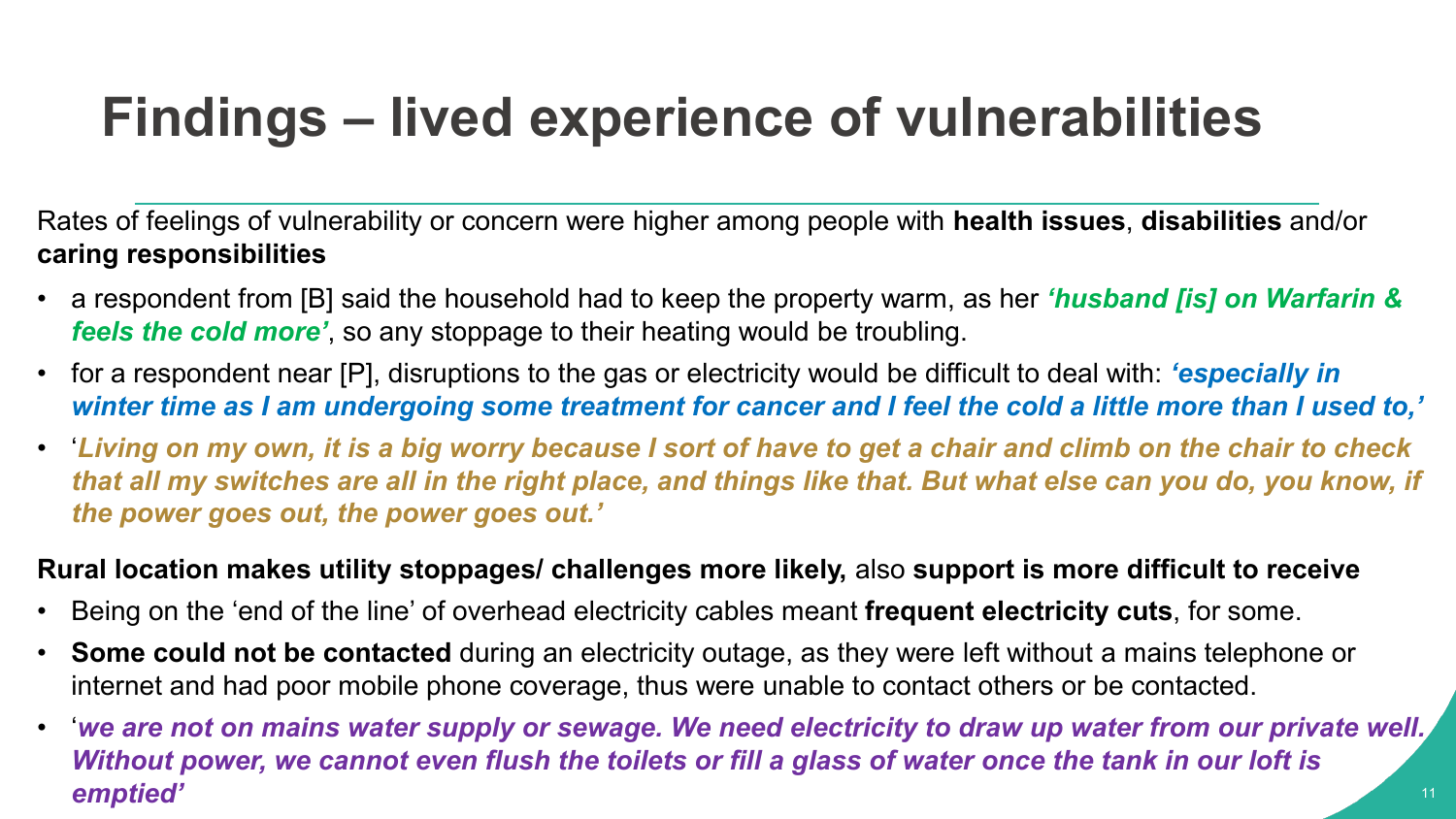### **Findings – challenges of ageing, rurality, climateenergy transition**

*'Danger of being left with no form of telephone or internet access, poor broadband speeds, danger of being cut off due to fallen trees blocking narrow lanes, danger of flooding from the river, possibility of being snowed in, lack of police presence, long waits for emergency services, necessity of own car to access any shops, restaurants, cinemas, theatres, banks, post office, hospital, public transport links or schools. Likelihood that age will force us to vacate the property for all the above reasons.'*

*'The other major change is the increase in temperatures when the weather heats up as it has over the last 3 years. My poor lungs are really not up to high day temperatures of 32 degrees that then barely reduce at night, even with all our fans going. My asthma has been well managed with a daily maintenance puffer but the hot humid nights mean taking Ventolin as well and taking puffers in the middle of the day rather than my normal low dose am & pm. In the recent heat and the temperatures going on for not just days but weeks, it is the first time in about 20 years that I have really started to feel frightened about what I would do if I had a real asthma attack'*

*'I feel quite annoyed that we have to lean on oil for heating, but we don't have gas here which again is another one that you don't really want any more. But I'm a bit wary of turning everything over to all electric …it's not constant as they do have outages- basically, because you've got nothing else that you can fall back on.'*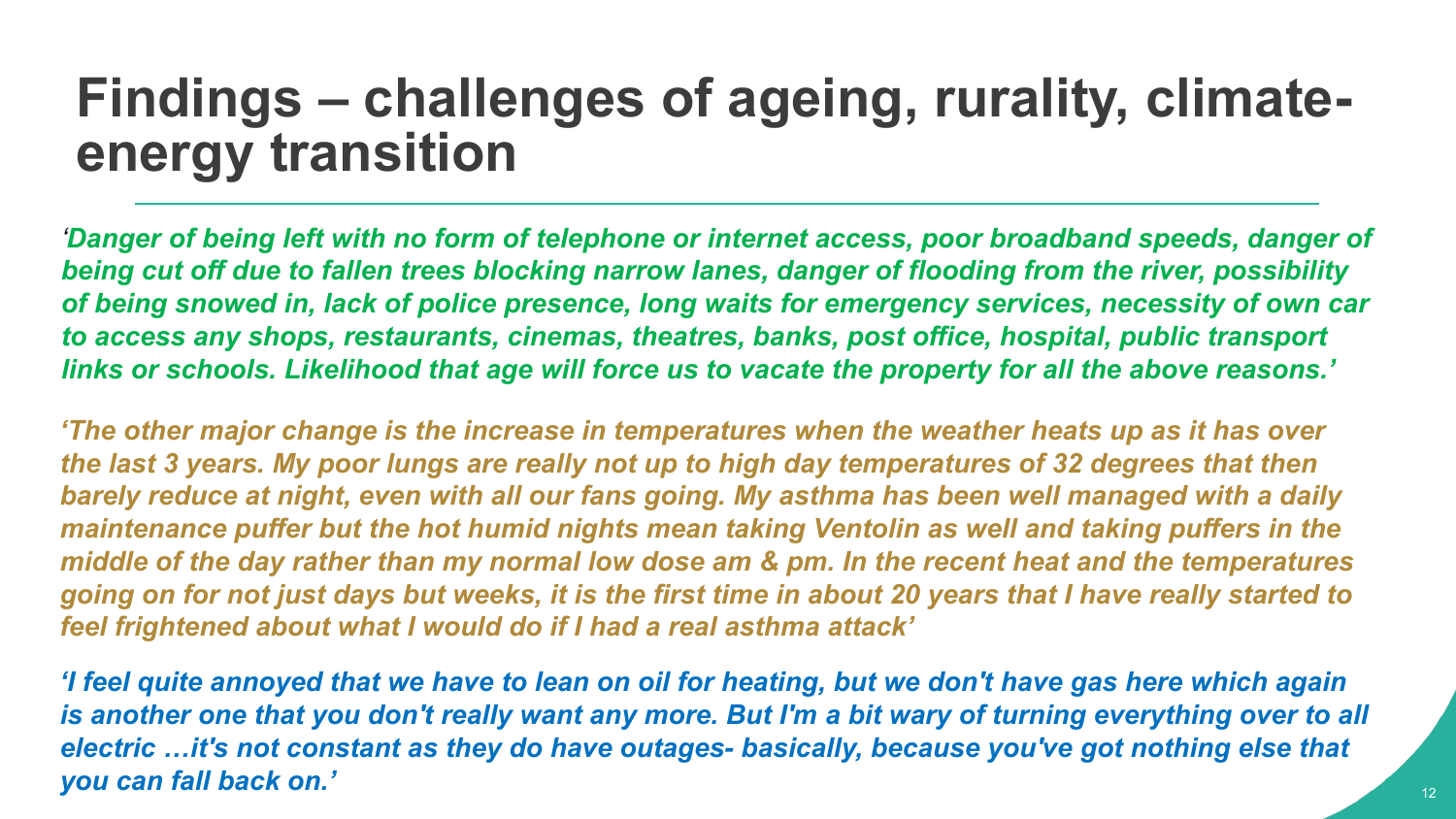### **PSR support: what it means, and what we found**

#### **PSR Core Services are much appreciated by recipients**

- Advance notice for any planned stoppage to supply, alerting the household and providing opportunity to raise specific concerns or needs at that point.
- During a stoppage, providing alternative heating and cooking facilities, deliveries of bottled water, additional support for people reliant on electrical medical equipment or aids, as required (depending on individual circumstances, e.g. heated blankets, additional communication equipment, visits in person to offer help, etc.).
- Outside of a utility disruption, specific communication assistance, such as accessible information for those with specific needs; and a nominated family member or friend to act as a point of contact.

#### **BUT - Limited knowledge of PSR and of the benefits that it offers**

- Mixed knowledge, even among those already on the register(s)
- Generally low knowledge among local VCSE providers : key immediate support services were not aware of it
- Willingness to register / to promote registration, once informed

#### **Merits broader promotion and sharing of positive experiences / good practice**